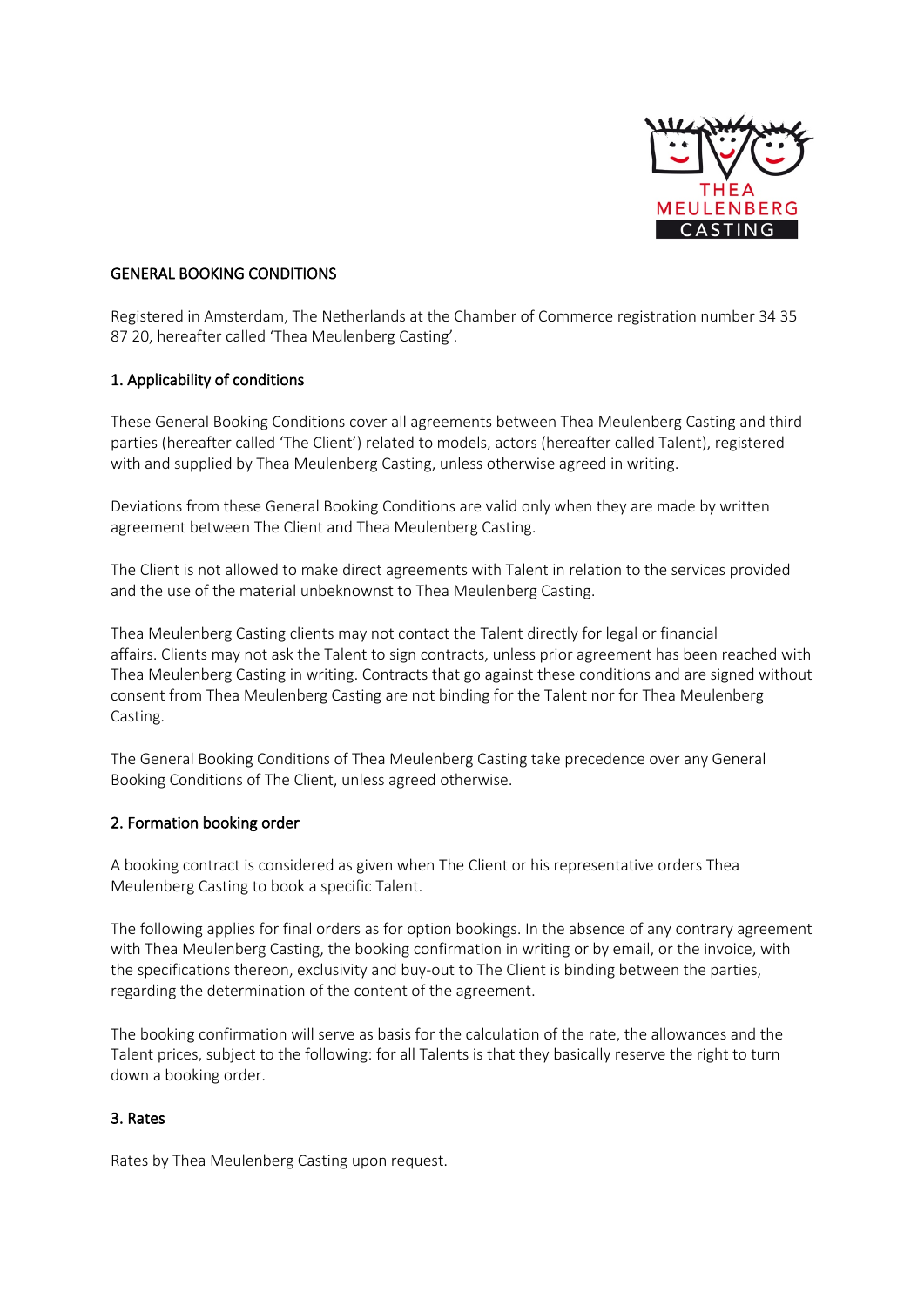# 4. Composition model prices, fees and rates

All prices exclude agency fee and VAT. On top of that an agreed so-called finders fee and/or casting research fee can be calculated, depending on the assignment agreed.

### 5. Standard rates

For the different Talents are the respective standard rates, according to categories specified by Thea Meulenberg Casting. Working hours and travel times are rounded up to half an hour.

Hourly rate: this rate is for every booking as the minimum rate. Bookings for 1 hour or less be increased by an allowance in accordance with the price list of Thea Meulenberg Casting.

Half day rate: A half-day consists of 4 consecutive hours for photography and 5 hours for film. The half-day rate is only applicable when a booking is for a period ending at 13.00 hours or starting at 14.00 hours on any day.

Daily rate: This rate will be charged at a 1-day booking. In this case the Talent actually is 8 consecutive hours available to The Client for photography and 10 hours for film.

Fares above are separate from the under the following conditions agreed surcharges, in connection with required work and the use of material.

### 6. Surcharges

In addition to the standard rates Thea Meulenberg Casting calculates surcharges for the following:

- 1. Work between 22.00 and 07.00 hours.
- 2. Use of movie/photo images for displays, showcards, posters, folders, banners, streamers, inserts, outdoor posters, abri posters, billboards, public transport, leaflets, flyers, internet, social media, packaging, calendars and so on.
- 3. Usage right; depending on media, region and period of use. Also known as buy-out.
- 4. Lingerie, 50% of the working time.
- 5. Nude, 100% of the working time, minimum daily rate.
- 6. Television/Film, broadcasting time.

# 7. Travel reimbursement

For travel time abroad, 50% of the day fee is charged for a travel day.

### 8. Travel allowance

If the work of the Talent takes place in another city then where they live, The Client must pay the total travel expenses based on 0,19 ct p/km or second class public transport. The travel expenses will be calculated from home of the Talent to the location. In the event of a booking of a child under 15 years, the expenses of both child and one supervisor will be compensated.

### 9. Rates for exclusivity

If The Client indicates, exclusivity may be agreed in principle with respect to a Talent. Exclusivity can be negotiated over: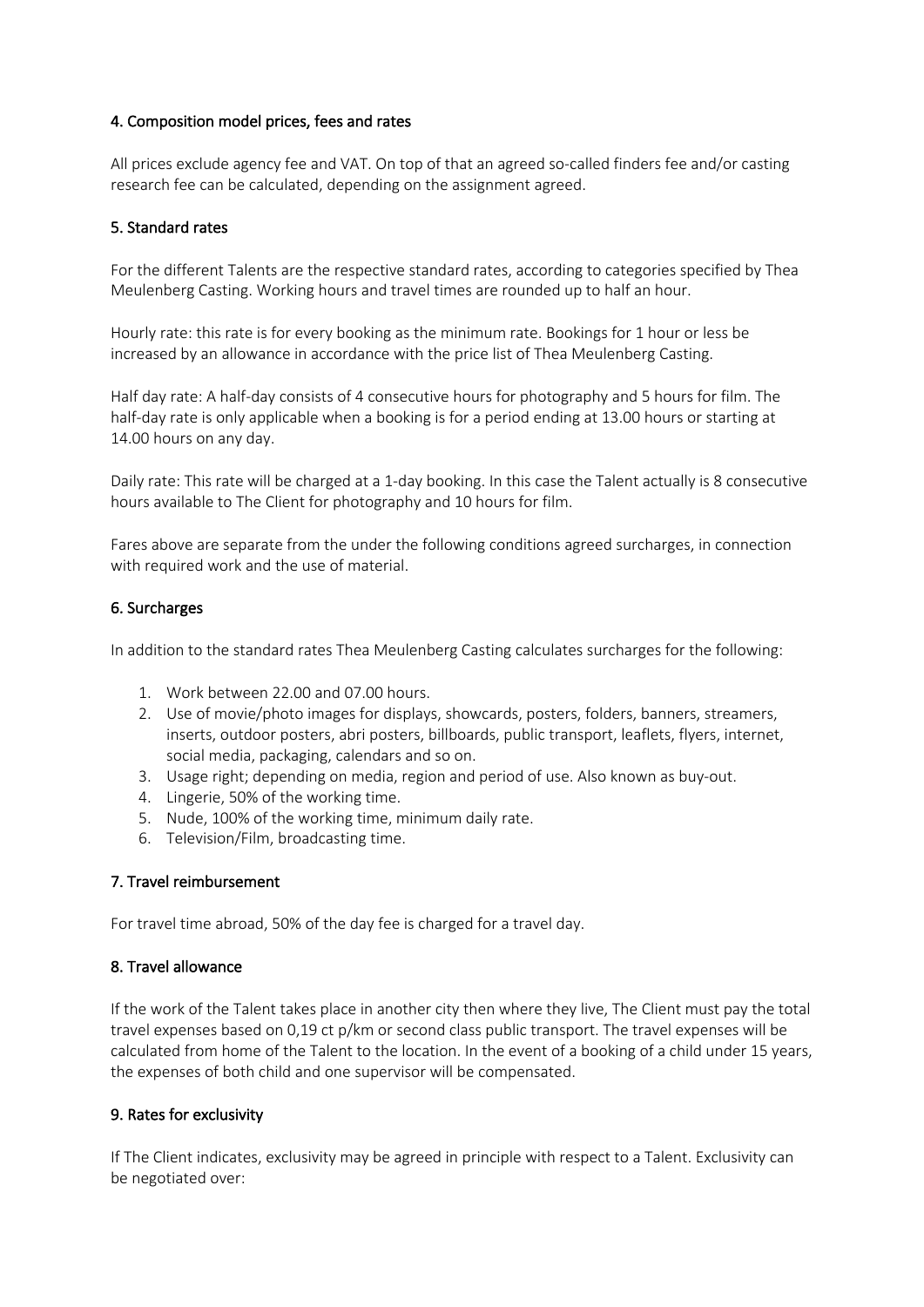a) all other commercial applications from the Talent

b) commercial applications for similar products. About the interpretation of this distinction the judgement of Thea Meulenberg Casting is decisive. The exclusivity should be stated with the booking contract. The exclusivity is only valid if Thea Meulenberg Casting indicates the exclusivity in the order confirmation.

## 10. Rates for use in several countries

The Client is not allowed to use the material of Talent outside the Netherlands or any other country agreed, without explicit prior permission of Thea MeulenbergC asting. A complementary agreement/buy-out shall be negociated prior to permission.

### 11. Rates for campaigns and long-term use

In case The Client wishes to use (portrait) material for a campaign that lasts longer than the agreed period, there must be a special rate to be agreed in addition to the above listed tariff arrangements. It is not permissible to use a Talent for a period longer than the agreed period, in any manner whatsoever. Except with the prior consent of Thea Meulenberg Casting and the Talent.

# 12. Options

The Client can take an option on the booking order with a Talent. At least 2 working days before the date booked, the option has to be converted into a definite booking. For an option for a foreign country the period is 3 working days. An option will expire automatically when not confirmed on time.

# 13. Cancellations

In case of cancellation received at 24 hours before the booked time, The Client must pay 50% of the agreed rate. If cancelled in less than 24 hours before the booked time, The Client has to pay the entire agreement rate to Thea Meulenberg Casting.

In case of a booking for several days, the cancellation deadline is as long as the booking period. Is the cancellation less than this period, The Client has to pay the entire agreement rate to Thea Meulenberg Casting.

The Client is the entire agreement fee payable in the event a casting fee or a finders fee has been agreed. In this case Thea Meulenberg Casting still has the right to charge The Client for the agreed fee.

For 'nice weather' bookings, The Client may cancel such a booking once free of charge, if The Client when booking clearly stated. In a second cancellation of the same booking, 50% of the agreed rate is payable, possibly plus an agreed fee for operations. In a third cancellation of the booking of the same Talent is 100% of the agreed rate payable, possibly plus an agreed fee for operations.

The calculation of the above periods is not including Saturdays, Sundays and public holidays in the Netherlands.

# 14. Use

The Client is not allowed to use the material other than the previously agreed use with Thea Meulenberg Casting.